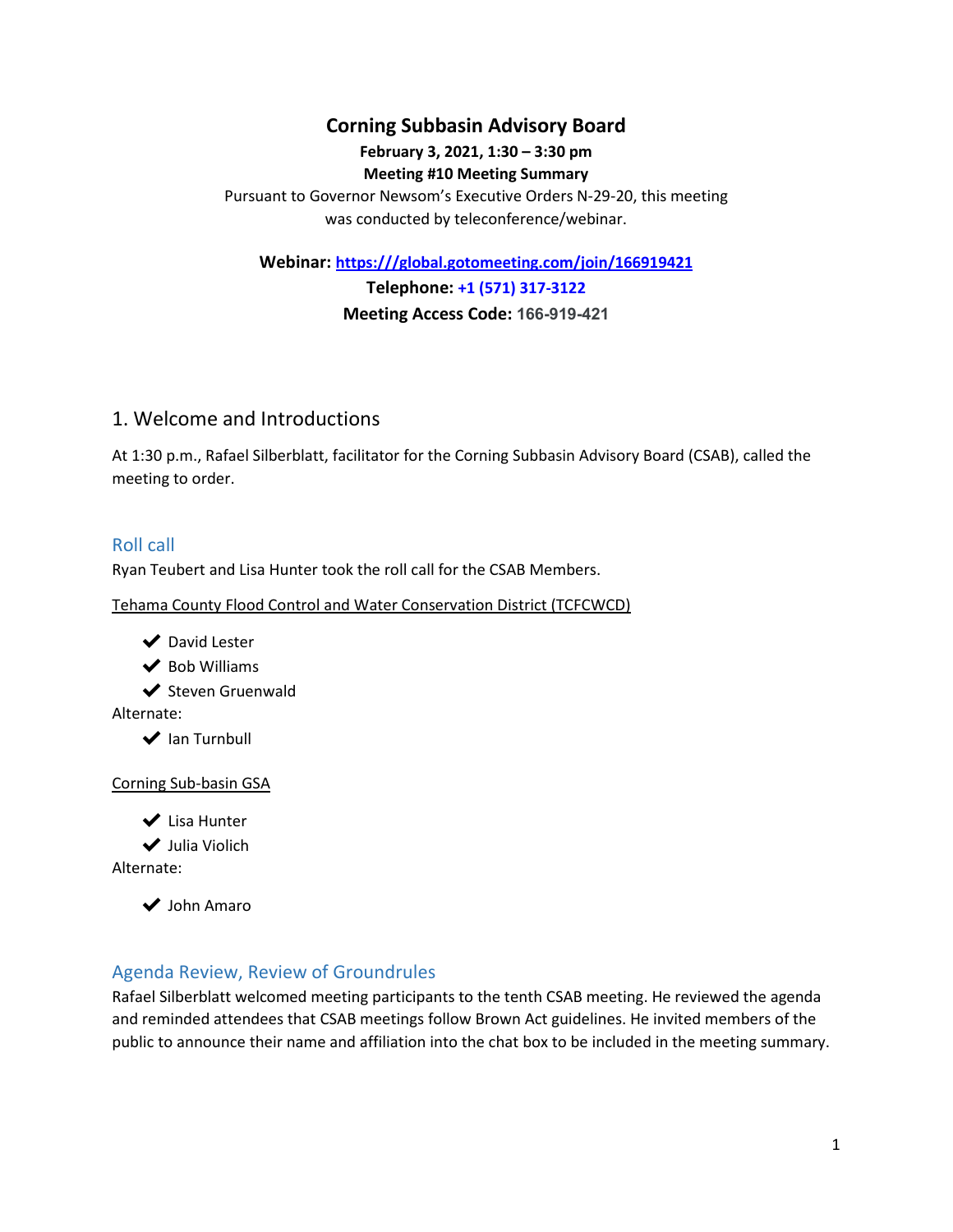# 2. Public Comment for Items Not on the Agenda

- Michael Ward Are you considering delineating areas for Stony Creek and Thomes Creek since these areas aren't representative of the basin as a whole? These two creeks have been identified as part of the Chinook Recovery Plan, are you considering making them distinct management areas?
	- $\circ$  Lisa Hunter We have yet to begin addressing management areas and so have not considered designating these creeks as distinct management areas.
- Matt Hansen It would be helpful to have a common set of guidelines related to the management areas.
	- $\circ$  Lisa Porta We'll be discussing management areas at a future meeting.

# 3. Action Item: Approval of the Meeting Summary

Rafael noted the following correction to be made to the Draft Meeting Summary for Meeting #9:

● Re: Agenda Item 5, Tamara Williams' comment, 2nd bullet (top of pg. 5) - change the word "build" to "drill" so that the sentence reads "Concerned that someone could *drill* a much deeper well..."

Bob Williams made the motion: *The CSAB approves the CSAB January Meeting Summary incorporating the noted edit*. John Amaro seconded the motion. Mr. Silberblatt opened discussion on this motion. Hearing no comments from CSAB board members, he called a vote.

Roll call vote:

Tehama County Flood Control and Water Conservation District (TCFCWCD)

- David Lester Aye
- Bob Williams Aye
- Steven Gruenwald Aye

Corning Sub-basin GSA

- Lisa Hunter Aye
- Julia Violich- Aye
- John Amaro Aye

The Board unanimously approved the motion with a 6-0 vote.

## 4. GSA Updates

Ryan Teubert and Lisa Hunter reported to the CSAB on the TCFCWCD and Corning Sub-basin GSA (CSGSA) activities, respectively.

Tehama County GSA (Ryan Teubert)

- TCFCWCD continues to make progress on GSP sections for other subbasins
- Basin Settings will be shared after the meeting on February 24
- Hydrogeologic Conceptual Model should be available for the March 24 meeting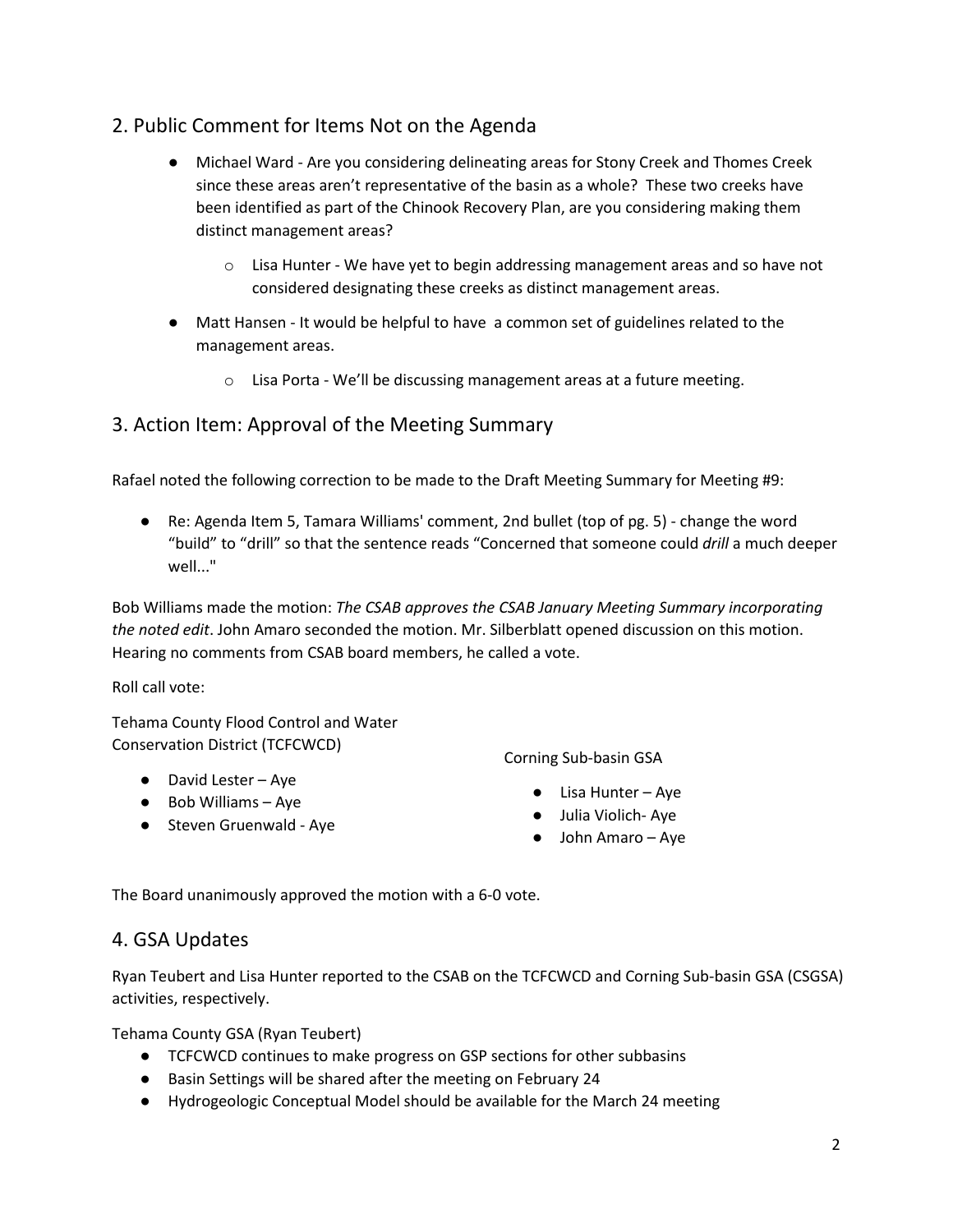- The groundwater model should be calibrated by the end of February
- There will be a public outreach event in April that will cover Chapter Two

Corning Sub-basin GSA (Lisa Hunter)

- CSGSA met January 13, and received presentations from The Nature Conservancy (TNC) and Department of Water Resources (DWR) regarding multi-benefit recharge pilot projects as well as an update regarding interbasin coordination efforts.
- There are vacancies on the Glenn County membership to the GSA that we hope to have filled by the next meeting (which should in turn help to fill the CSAB vacancy)
- The Outreach team met to develop approaches to outreach and engagement
- The DWR Technical Support Services (TSS) team will be mobilizing and drilling a new monitoring well this week

Interbasin Coordination (Lisa Porta)

- Coordination is underway with other Subbasin technical teams to the east focused on modeling and GSP updates
- Coordination with GSP teams to the south is focused on subsidence issues
- Coordination with GSP teams to the north is focused on SMCs projects and management actions, and GDEs along Thomes Creek
- There is an upcoming regional interbasin coordination meeting early March

### 5. Review Status and Path Forward on GSP Development

Lisa Porta provided an overview of GSP work completed to date and on the horizon. She also provided a reminder regarding what falls under the purview of a GSP, sustainability goals and indicators, some findings related to groundwater concerns or protection needs and trends in water level decline.

Rafael opened comments to the CSAB and the public. There were no questions or comments.

## 6. Introduction to Streamflow Depletion data and SMC

Lisa Porta provided a description of basin conditions, GSP requirements, challenges and items to consider related to interconnected surface water and groundwater.

The main points were:

- Sacramento River is always connected, Stony Creek is seasonally connected, Thomes Creek is probably disconnected in spring and fall in most of the stream reach in Subbasin, except for near Sacramento River.
- Thomes Creek is a free-flowing Creek originating in the Coastal Range with flows strongly dependent on precipitation, and goes dry often east of Henleyville (doesn't always reach the Sacramento River).
- Sacramento River is managed differently. Dammed at Shasta and many riparian diversions and main CVP diversions at Red Bluff and Hamilton City. Water releases are managed for environmental flows for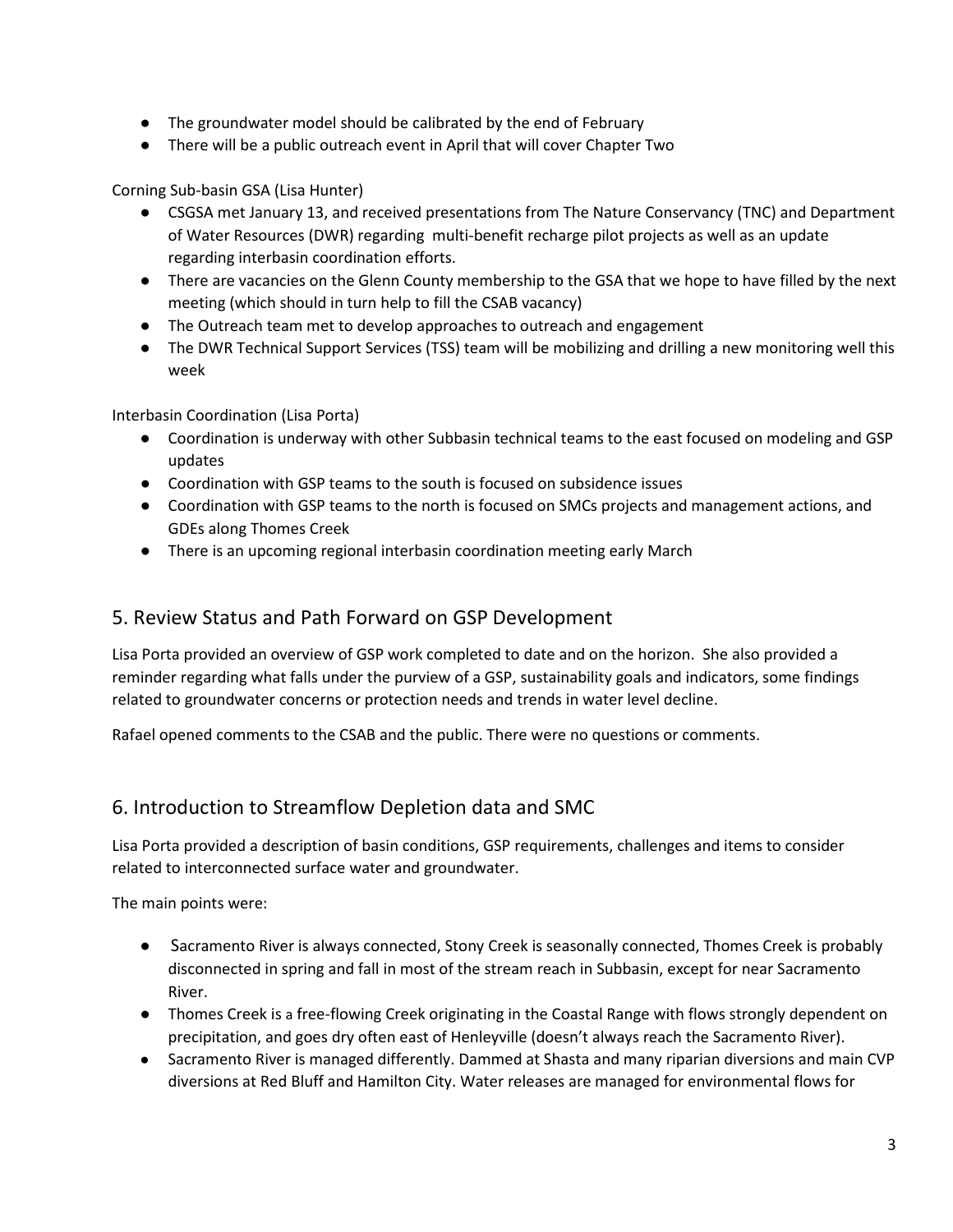habitat. There is not as much pumping along the Sacramento River in the Subbasin as there is in other parts.

- Stony Creek is dammed at Black Butte Lake and managed by the US Army Corps of Engineers (USACE) for flood flows and by USBR under Orland Project with the Orland Unit Water Users Association (OUWUA). The Creek is fully adjudicated and managed by a Watermaster for water rights. The Creek sometimes goes dry in summer near the Sacramento River. Invasive arundo is a major problem on the creek as it uses lots of water and is established along much of the creek.
- General approach to identifying potential GDEs: Identify areas where surface water and groundwater are connected, review maps of GDE vegetation indicator species, and perform initial screening based on 30 foot depth to groundwater.
- We need to identify what is potentially considered significant and unreasonable in terms of streamflow depletion in the Subbasin.

Rafael opened comments to the CSAB and the public. Comments were received throughout the technical presentation.

- Bob Williams How far away from a stream do we go to determine if the pumping of groundwater is impacting stream flows? Take Thomes Creek for example, it may be hard to gauge cause and effect depending on where pumping is occurring and impacts are being seen. If there is no water in Thomas Creek in the entire Subbasin, then would you consider that groundwater pumping had an impact on Thomes Creek?
	- Lisa Porta Different streams have different attributes related to groundwater pumping so they would need to be treated differently.
- Bob Williams This is the way Thomes Creek looks now, it was a very different channel prior to 1964. I have argued in the past about Thomes Creek being labeled as an impaired stream due to gravel. Flows in the creek vary considerably and it's not clear if that's a result of groundwater usage or drought conditions. The stream has been dry in the summer many years.
	- Lisa Porta Is it currently in-worse than 2015 conditions? Is this change unreasonable?
		- Bob Williams Not sure how to answer that question. Historically there were diversions but my understanding is they haven't been in place for several years. Much of the area on the south side was irrigated with surface water diversion but now it's being irrigated with groundwater.
			- Lisa Porta It sounds like it's possible that riparian diverters aren't able to access water anymore and needed to pump groundwater instead.
				- Bob Williams There is a similar situation with Corning Canal when USBR contracts were cut during the 2015 drought. Irrigators were forced to drill holes in the ground and stopped using surface water.
- John Amaro In regards to Stony Creek, it doesn't seem like the creek supports salmon.
	- Steve Gruenwald I have never seen fish in Stony Creek. Where is it connected? Return water from the canal disappears within a half mile. It's not a year-round stream unless there are regulated releases.
- Ian Turnbull In regards to GDE habitat in the creek, seeing as arundo is an invasive species, would its eradication be a potential project?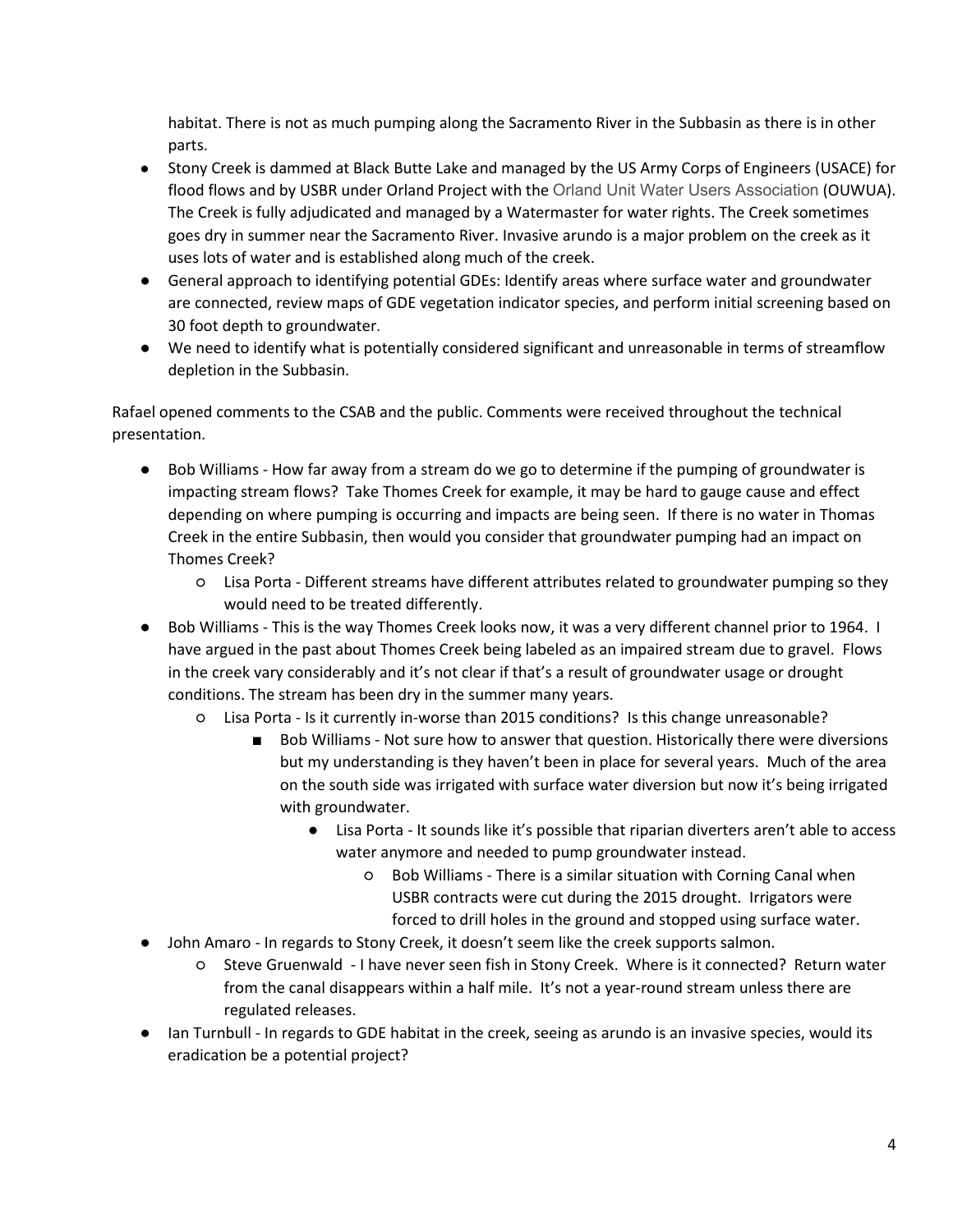- Lisa Porta Yes, the Salinas river basin has a similar problem that they're working on as a project. This could be a good candidate project since the arundo is currently taking water from beneficial users.
- Ryan Teubert Salmon might be in creeks in the spring; Elder Creek is considered resting habitat for salmon so that may explain its distinction as habitat. How are subsurface flows in a stream channel classified in terms of connectedness and surface water versus groundwater?
	- Lisa Porta That is a difficult question that professionals have been trying to define and study for years; it's a gray area.
- John McHugh What date/season was used for the 30 foot depth to water data (for potential GDEs determination)?
	- Lisa Porta Spring 2018, we could also check 2015 and a wetter year to see if it changes significantly.
- Erin Smith It's important to recognize that losing reaches can still be connected.
- Erin Smith How many surface water gauges are along these creeks, proposed/future?
	- Lisa Porta There is one gauge on Thomes Creek at Paskenta (plus a second gauge that's not in operation). Stony Creek has several gauges related to inflows and outflows from Black Butte Lake. The Sacramento River has two gauges (Vina and Hamilton City). Considering the size of the subbasin, we have a good number of surface water data. There may be a data gap on Thomes creek.
	- Ryan Teubert State agencies are developing a plan to identify significant gaps in California's stream gauging network. A webinar will be held on February 4th. The work is being done by DWR and the State Water Resources Control Board.
- Tamara Williams We need to be careful about assuming that deep wells imply a lack of shallow Groundwater-Surface water interconnection.
- Steve Gruenwald We need to be careful about defining GDEs in areas that either never existed or couldn't exist without applied irrigation water. Some of those areas have deep groundwater that could not support groundwater dependent vegetation.
	- Lisa Porta Potential GDE areas are mapped primarily in the Sacramento river flood plain
		- Steve Gruenwald what explains the difference between the two GDE maps?
			- Lisa Porta The map you refer to is of indicator species, and we used the 30 foot depth to groundwater contour to limit areas of potential GDEs further.
- Thad Bettner As a long-time diverter from the Sacramento River, we're concerned about groundwater pumping that diverts water that would otherwise hit the stream. We're not seeing the same stream flows because of groundwater pumping. Want to make sure that pumping in the Corning Subbasin is not depleting surface water further and preventing GCID from maintaining water supplies. Regulations in Delta and other downstream portions of Sacramento River need to be considered in planning on the upstream reaches of Sacramento River and its tributaries. In some years we are not seeing the same amount of streamflow that we used to see, probably due to groundwater pumping.
	- Lisa Porta Your diversion is in the Corning Subbasin but the potential impacts on the Sacramento River may be coming from other subbasins as well (upstream and adjacent). This is the challenge in the Sacramento Valley, there's so much interconnection. The goal is to manage water conjunctively by season.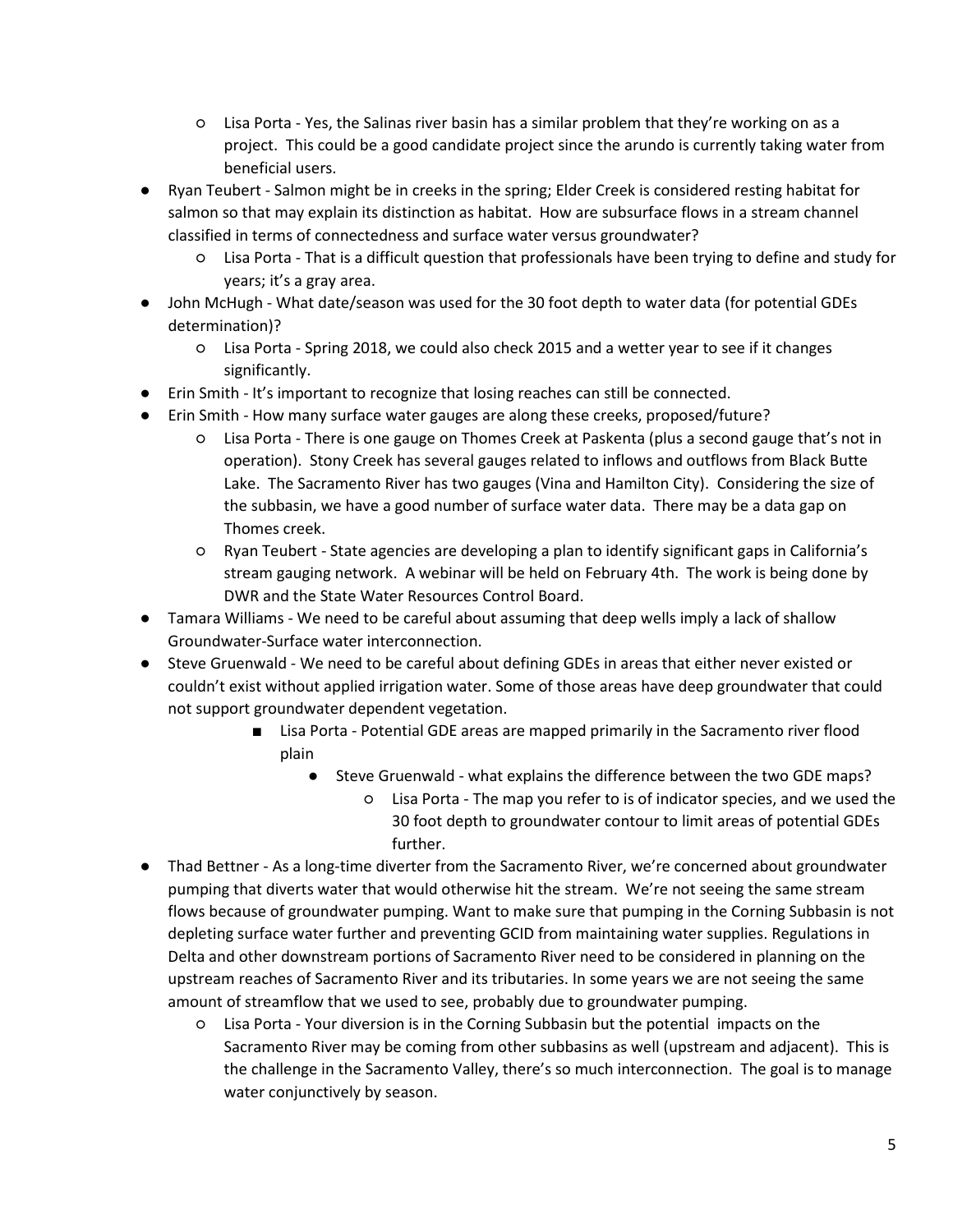- Lisa Porta It sounds like there are concerns about the impact of groundwater on surface water diversions on the Sacramento river, what about the other two streams?
	- Ryan Teubert We have started having discussions with USBR staff regarding Corning Subbasin water use. I'm not sure if they have a clear understanding of curtailment impacts in drought years and the shift to groundwater pumping due to those curtailments. More conversations will be forthcoming.
		- Lisa Porta The question becomes, in an effort to conserve surface water are we negatively impacting groundwater and thereby impacting surface water as well, it's a circular problem and both resources need to be managed conjunctively.
- Lisa Porta Would like some feedback from CSAB on the significant and unreasonable conditions statement.
	- Ian Turnbull The statement needs to recognize that invasive species aren't a beneficial user. The arundo is more widespread than mapped. Also, we need to recognize that the Corning Subbasin GSAs don't have authority over neighboring basins and their potential effects on streamflows, nor can they make decisions regarding stream diversions.
- David Lester Where vegetation has been identified that could possibly be GDE's (especially towards the west), that vegetation could actually be using water from irrigation runoff as opposed to being a real GDE. Burch Creek has a lot of vegetation that's invasive, there are likely some groundwater losses there because of that vegetation.
	- Lisa Porta Other GSPs have tried to create buffers around vegetation areas that are likely receiving water from irrigation runoff. We would welcome additional insights into areas where that might be the case.
		- Ryan Teubert One potential project could be to groundtruth those areas marked as potential GDE's. Also, by calling GDEs "potential GDEs", this provides some flexibility to add or remove areas from the list as more information is collected
			- Lisa Porta Correct, that could become an implementation project. Areas that aren't clearly groundwater dependent could be further evaluated. Initial groundwater elevation MTs are set at 2018 minimum levels, so this objective is geared toward maintaining current potential GDE conditions near the stream.
- Tamara Williams While the water levels in aquifers that are pumped may be less 30 feet below groundwater surface, pumping could be contributing to dewatering of minor shallow/perched zones that support GDEs.
	- Lisa Porta that's geographically, context dependent.
- Matt Hansen Is it possible to reconnect some creeks? Solution for SJ Valley GSAs has been reduction in groundwater pumping. Could we include this in the GSP requirements for new production wells?
	- Lisa Porta That's something we can look at as a project or management action. We do need to consider whether disconnected groundwater in Thomes Creek is significant and unreasonable. If you want to recharge groundwater then it is going to come from surface water supplies and we may not have those available. You can't do the project if there isn't water for the project.
- Michael Ward I don't think it's a reconnecting question, as I don't see a shallow water connection to vegetation. I don't want to discount riparian vegetation that is probably being fed by shallow perched water by the creek. Shallow domestic water supplies are tapping the shallowest groundwater close to the creek.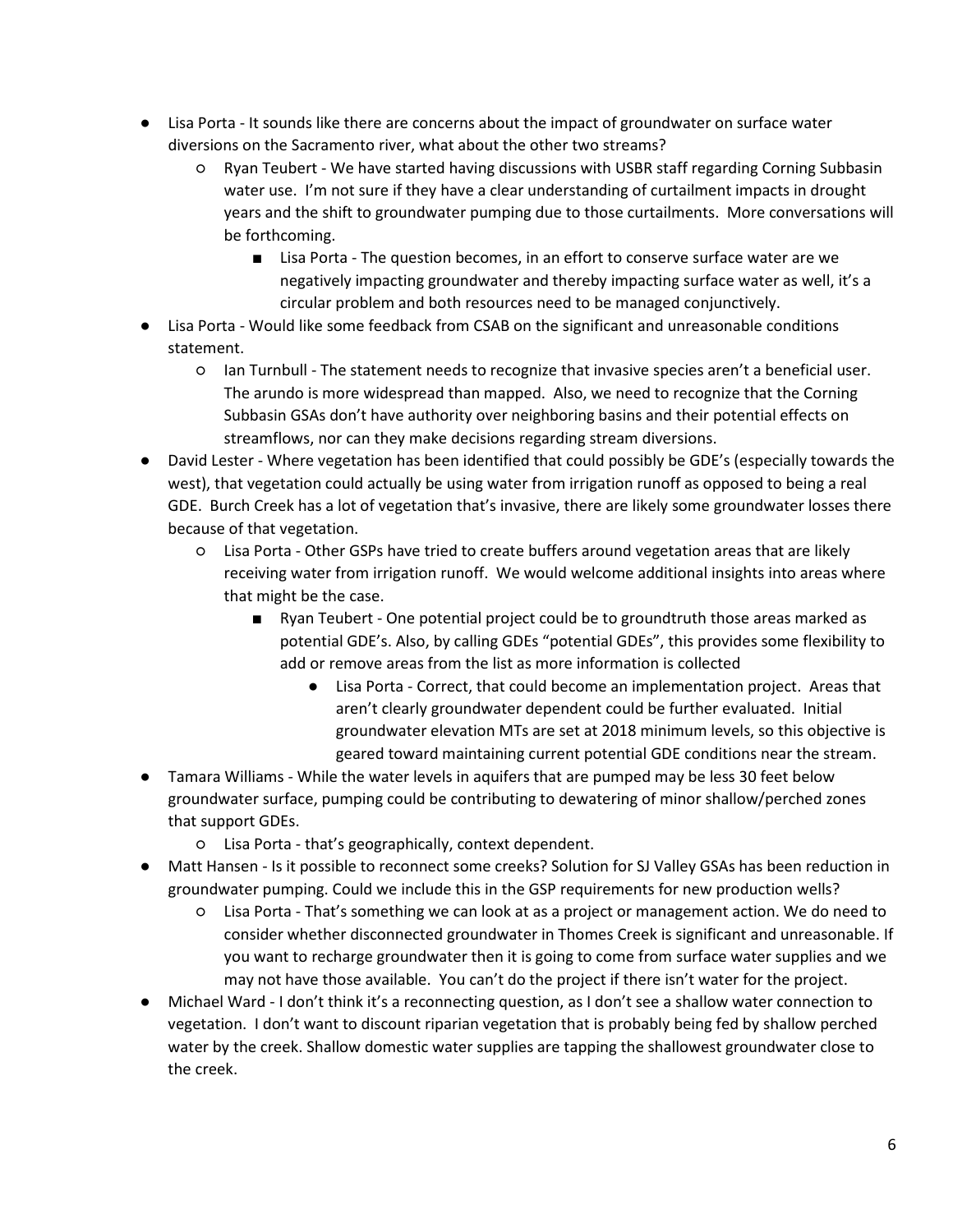● Del Reimers, Landowner - Historically, Stony Creek didn't reach the Sacramento River year-round before Black Butte Dam was built. There weren't any trees to impair the view in the 1930's. Agriculture isn't the enemy, it's the friend. Irrigation provides a lot of recharge in this area. We're losing oak trees not from lack of groundwater but from drought. The ag community has offered to collaborate on the removal of invasive species.

# 7. Introduction to Subsidence data and SMC

Lisa Porta pushed this agenda item to a future CSAB meeting.

## 8. Next Steps

Lisa Porta provided an update on GSP related efforts and an overview of upcoming CSAB meetings and topics.

- The discussion regarding projects and actions will start in April
- We are aiming to share the draft GSP by Q3 for review. We will provide a more detailed schedule for review and adoption at the March CSAB meeting.

Rafael opened comments to the CSAB and the public.

- Tamara Williams Is there any update regarding outreach to domestic users?
	- Ryan Teubert We are looking into different options with CBI
- Ryan Teubert I think we may need to increase the length of upcoming meetings given the abundance of topics we need to cover.
- Todd Turley Can we make sure that we revisit water budgets in relation to projects. I agree that we should make these meetings longer.
	- Lisa Porta We will revisit water budgets in April.

# 9. Adjourn

Rafael Silberblatt thanked Lisa Porta, CSAB members, and the public for their participation and adjourned the meeting at 3:30 pm.

# Meeting Participants

### CSAB Members

- Lisa Hunter, Corning Sub-basin GSA
- Julia Violich, Corning Sub-basin GSA
- John Amaro, Corning Sub-basin GSA alternate
- David Lester, Tehama County Flood Control and Water Conservation District
- Steven Gruenwald, Tehama County Flood Control and Water Conservation District
- Bob Williams, Tehama County Flood Control and Water Conservation District